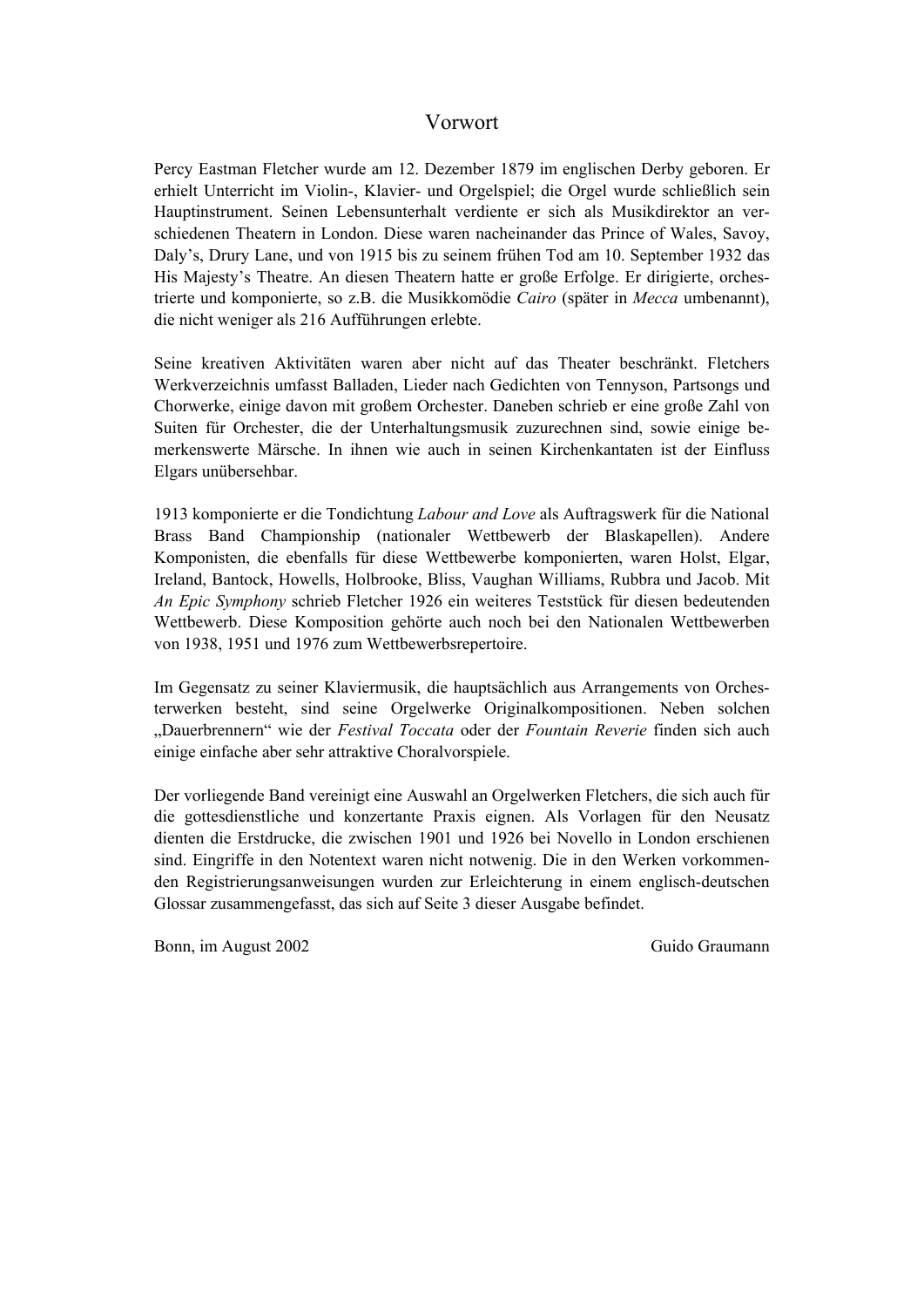#### Preface

Percy Eastman Fletcher was born in Derby on 12 December 1879. He took lessons on violin, piano and organ. The latter was his most important instrument. He made his living mainly as Musical Director of various theatres in London. His positions included successively the Prince of Wales, Savoy, Daly's, Drury Lane, and from 1915 until his untimely death on 10 September 1932, His Majesty's Theatre, where he was very successful. There he directed and orchestrated several long running musical comedies like *Cairo*, later entitled *Mecca*, which ran for 216 performances.

But his creative activity was not confined to the theatre. Fletscher's opus list comprises ballads, songs after lyrics by Tennyson, partsongs and works for chorus, partly with orchestra. His church cantatas owe much to Elgar.

Fletcher wrote a large number of suites for light orchestra and some remarkable marches, which again show some Elgarian influence.

In 1913 he composed the tone poem *Labour and Love* comissioned as test piece for the National Brass Band Championship. Other composers to follow him in composing for brass band contests were Holst, Elgar, Ireland, Bantock, Howells, Holbrooke, Bliss, Vaughan Williams, Rubbra and Jacob. Fletcher provided another test piece for the 1926 competition entitled *An Epic Symphony*. The latter was also the test piece for the 1938, 1951 and 1976 championships.

In contrast to his piano music which consists mainly of made up orchestra scores, his works created for the organ are more genuine. Besides those all-time favourites as the *Festival Toccata* and *Fountain Reverie*, he wrote a number of short, simple, but highly attractive preludes on hymn tunes.

The present edition combines a selection of organ works by Fletcher well suited for service and recital. The original editions used for this new print have been published by Novello in London between 1901 and 1926. No changes of the musical text were made.

Bonn, July 2002 Guido Graumann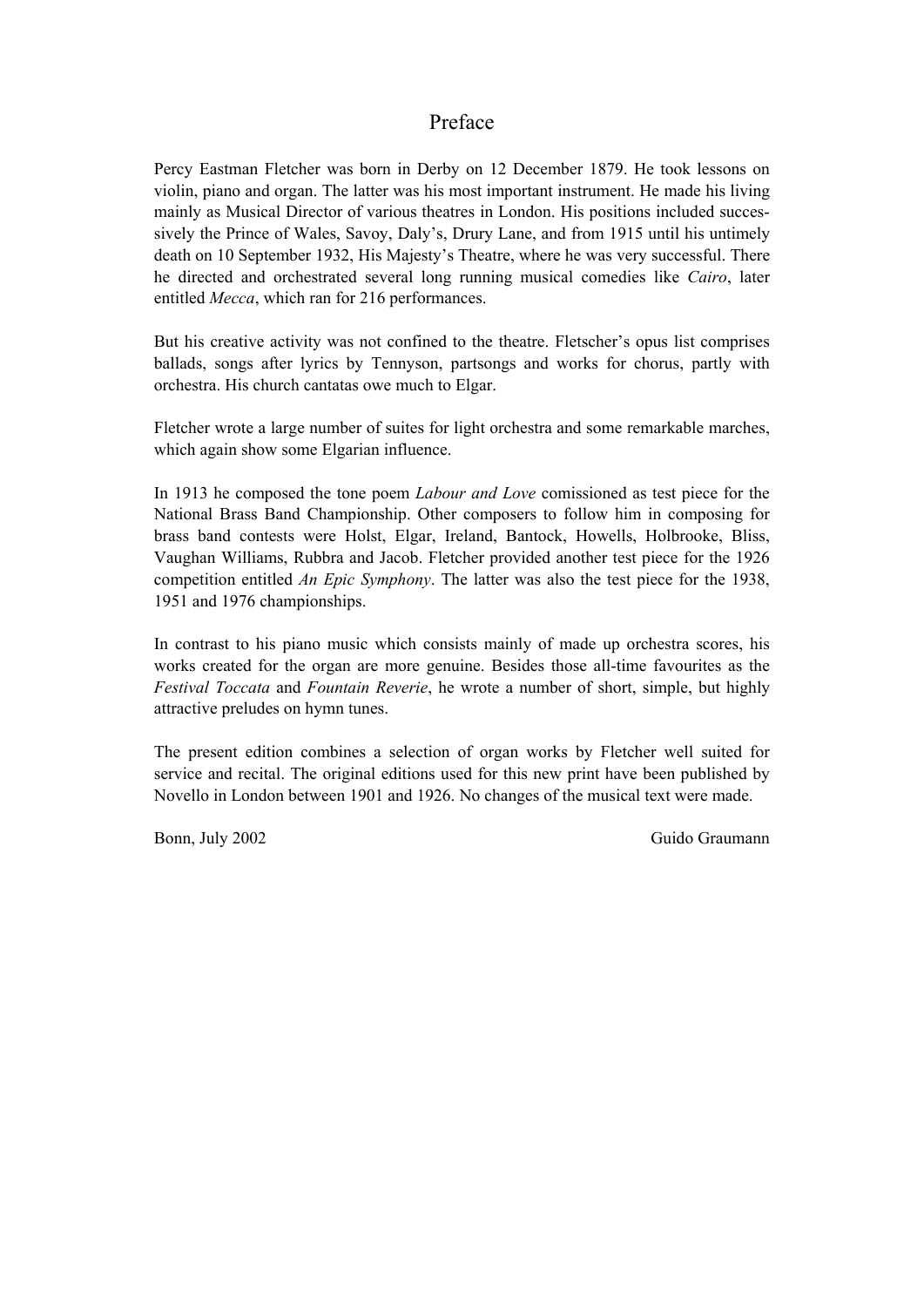#### Inhalt

Umschlag Hintergrundbild: Hill-Orgel in Birmingham, Town Hall

×

÷.

Dr. J. Butz Musikverlag www.butz-verlag.de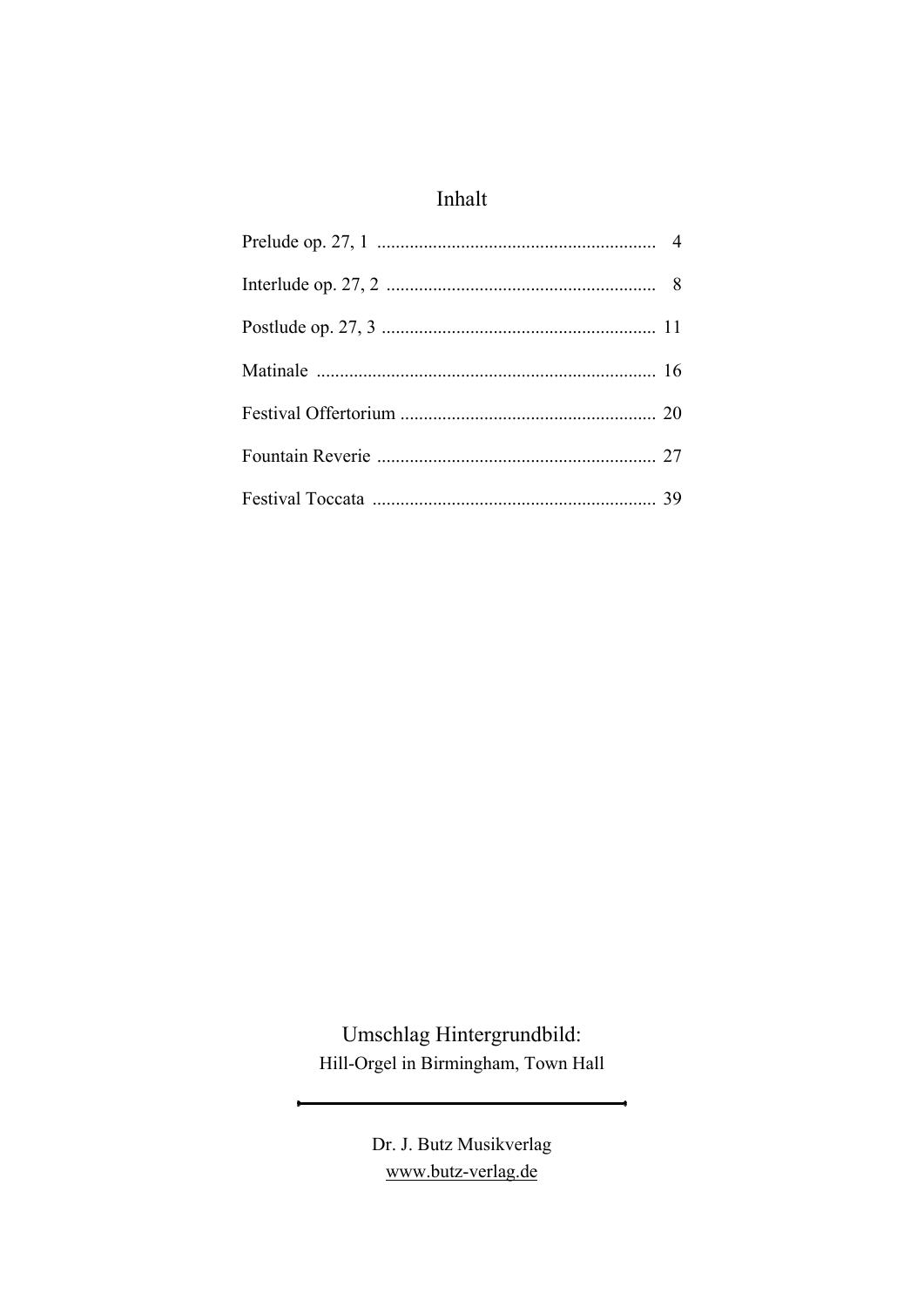











Eigentum des Verlegers für alle Länder: Dr. J. Butz, Bonn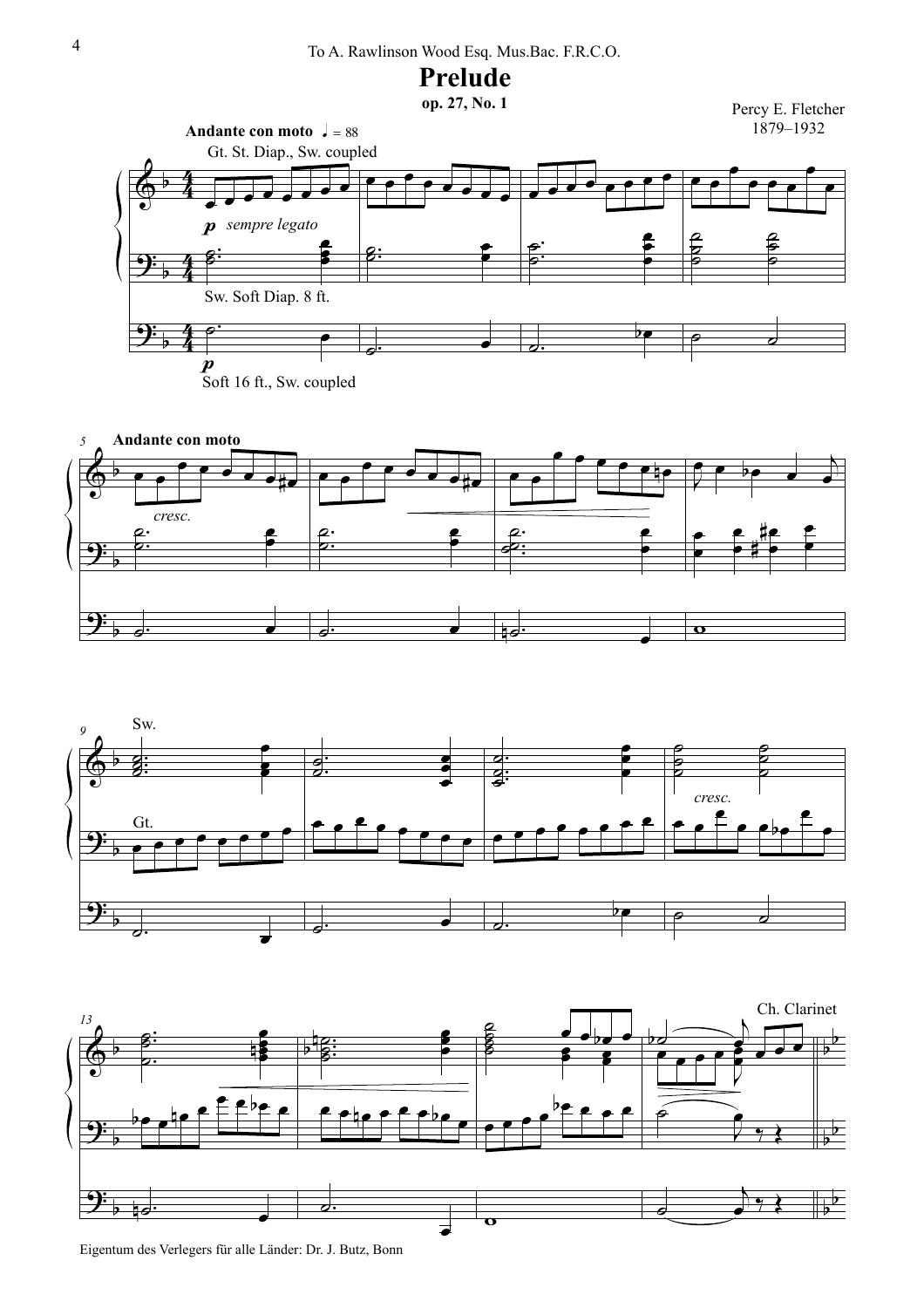### 8 To J. W. Lewis Esq.





Soft 16 ft. coupled to Ch.







Eigentum des Verlegers für alle Länder: Dr. J. Butz, Bonn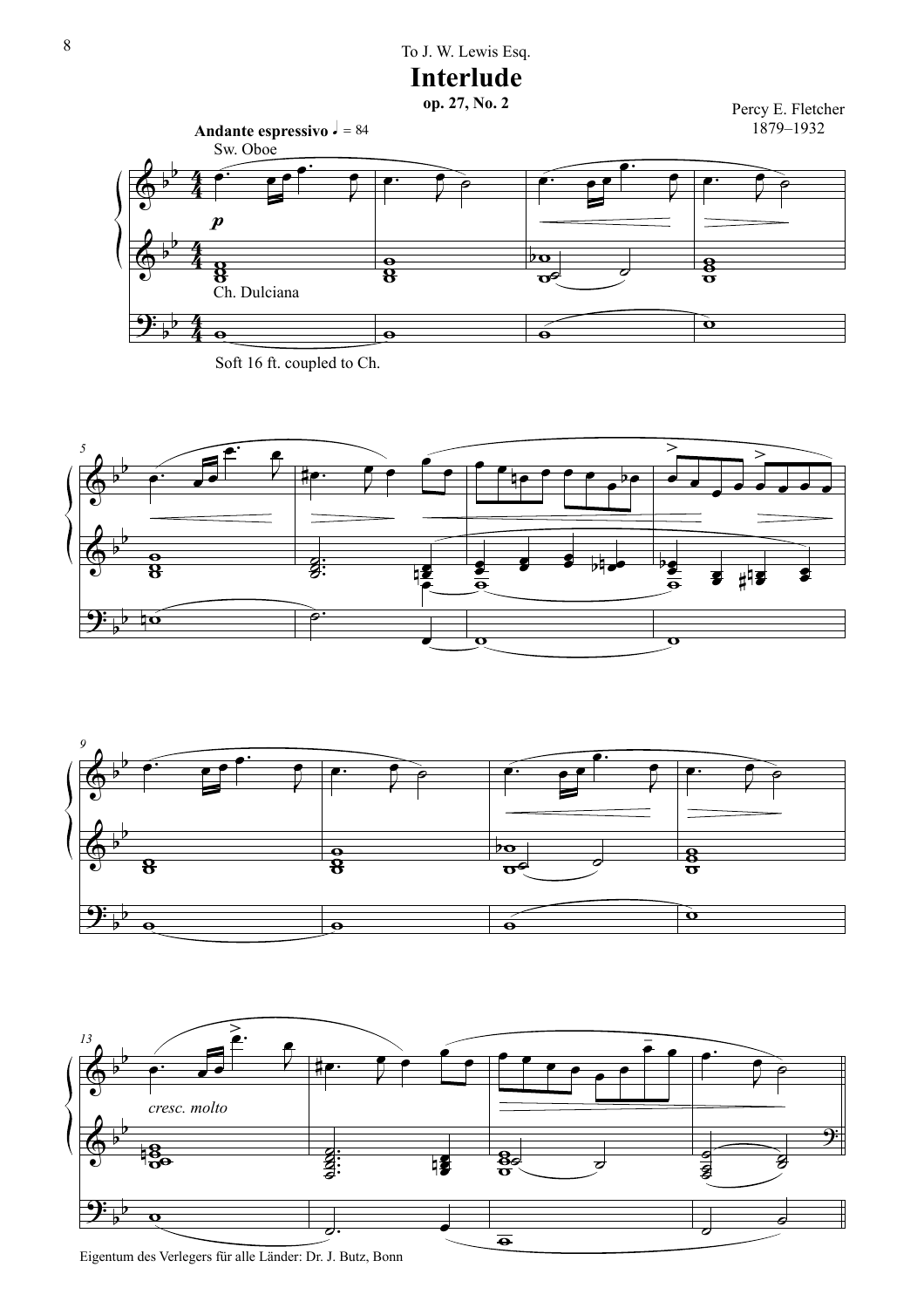### 11 To John Curran Esq. F.R.C.O.

Postlude<br><sub>op. 27, No. 3</sub>









Eigentum des Verlegers für alle Länder: Dr. J. Butz, Bonn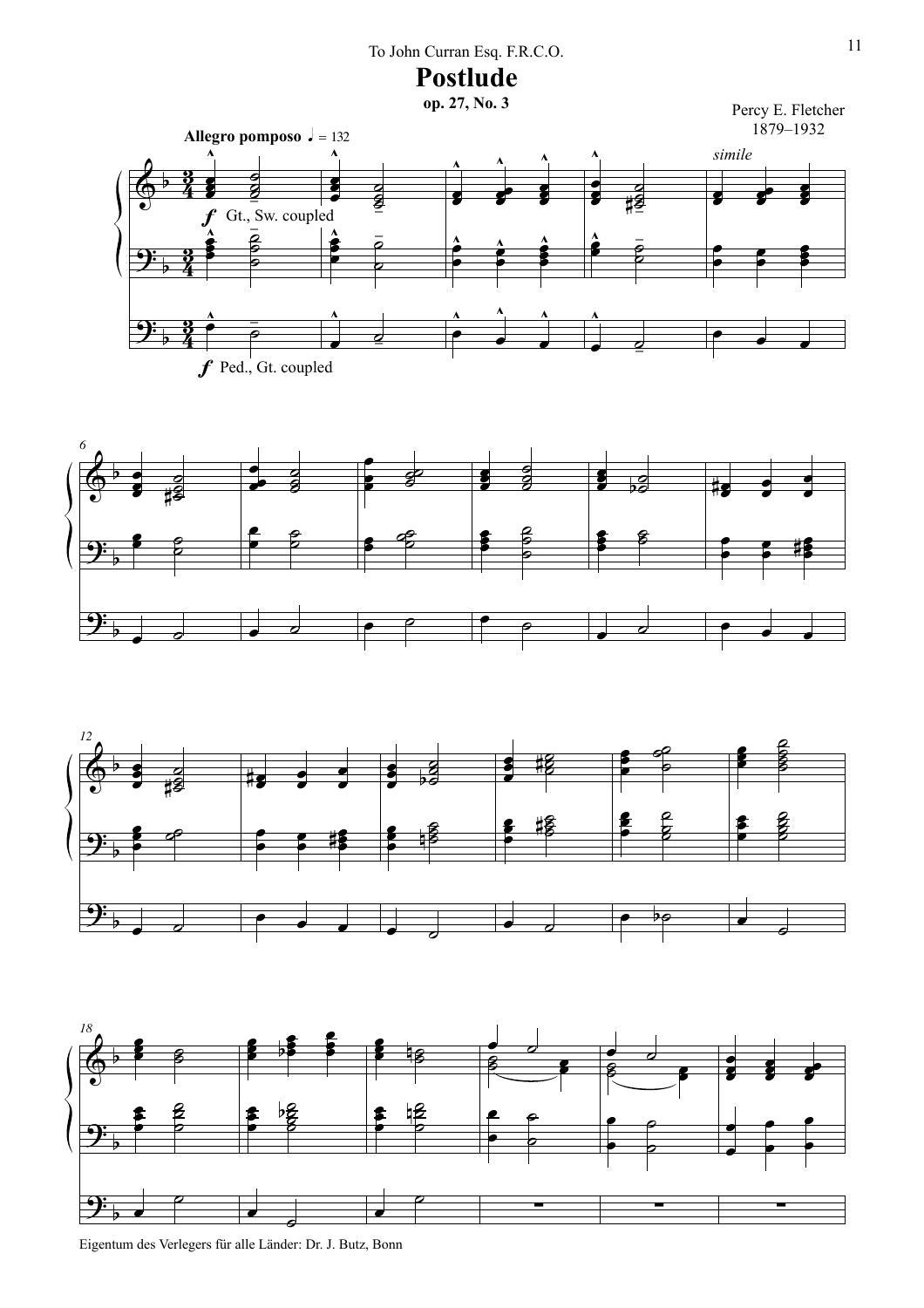## **Matinale**

Percy E. Fletcher 1879–1932









Eigentum des Verlegers für alle Länder: Dr. J. Butz, Bonn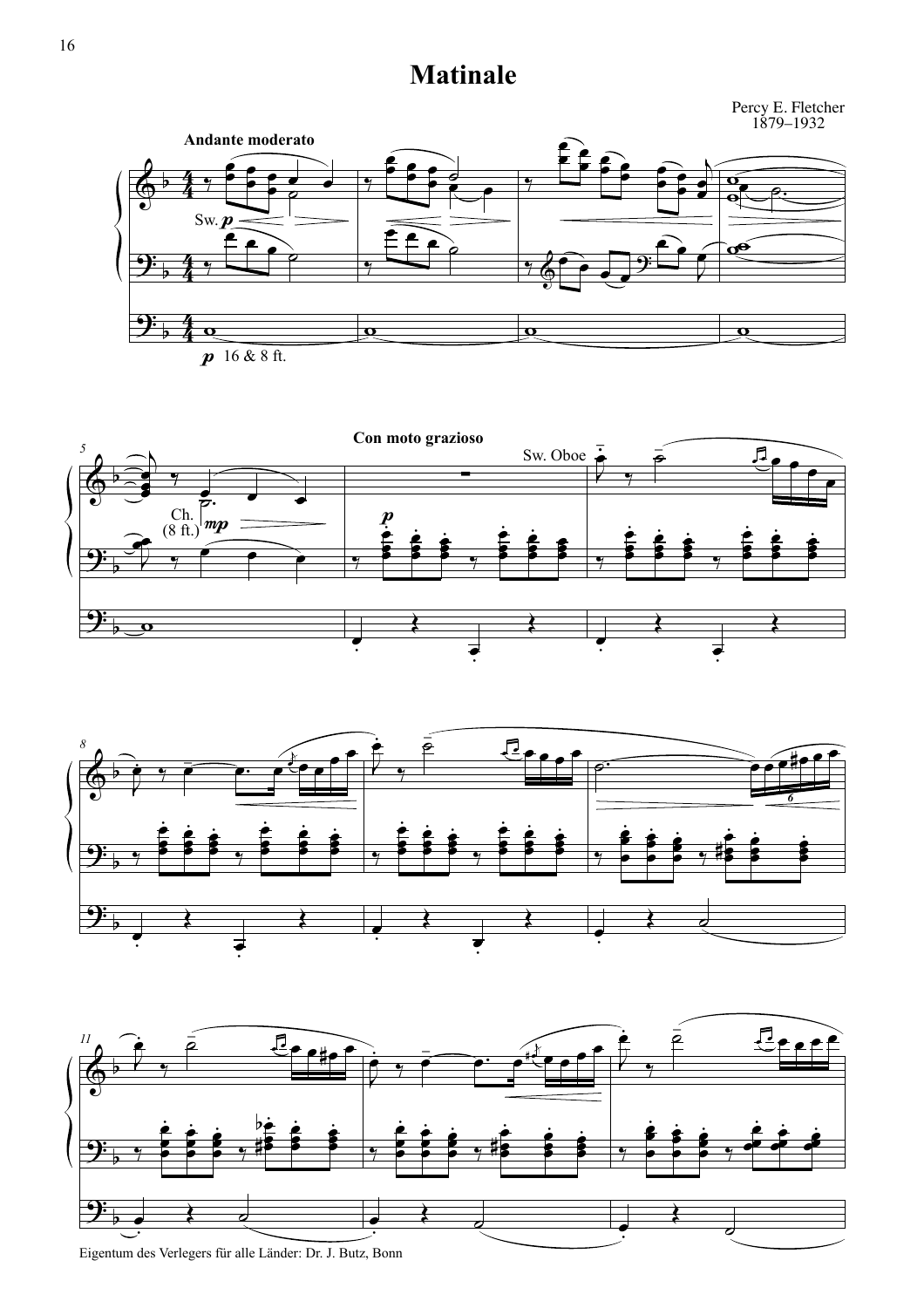# <sup>20</sup> **Festival Offertorium**









Eigentum des Verlegers für alle Länder: Dr. J. Butz, Bonn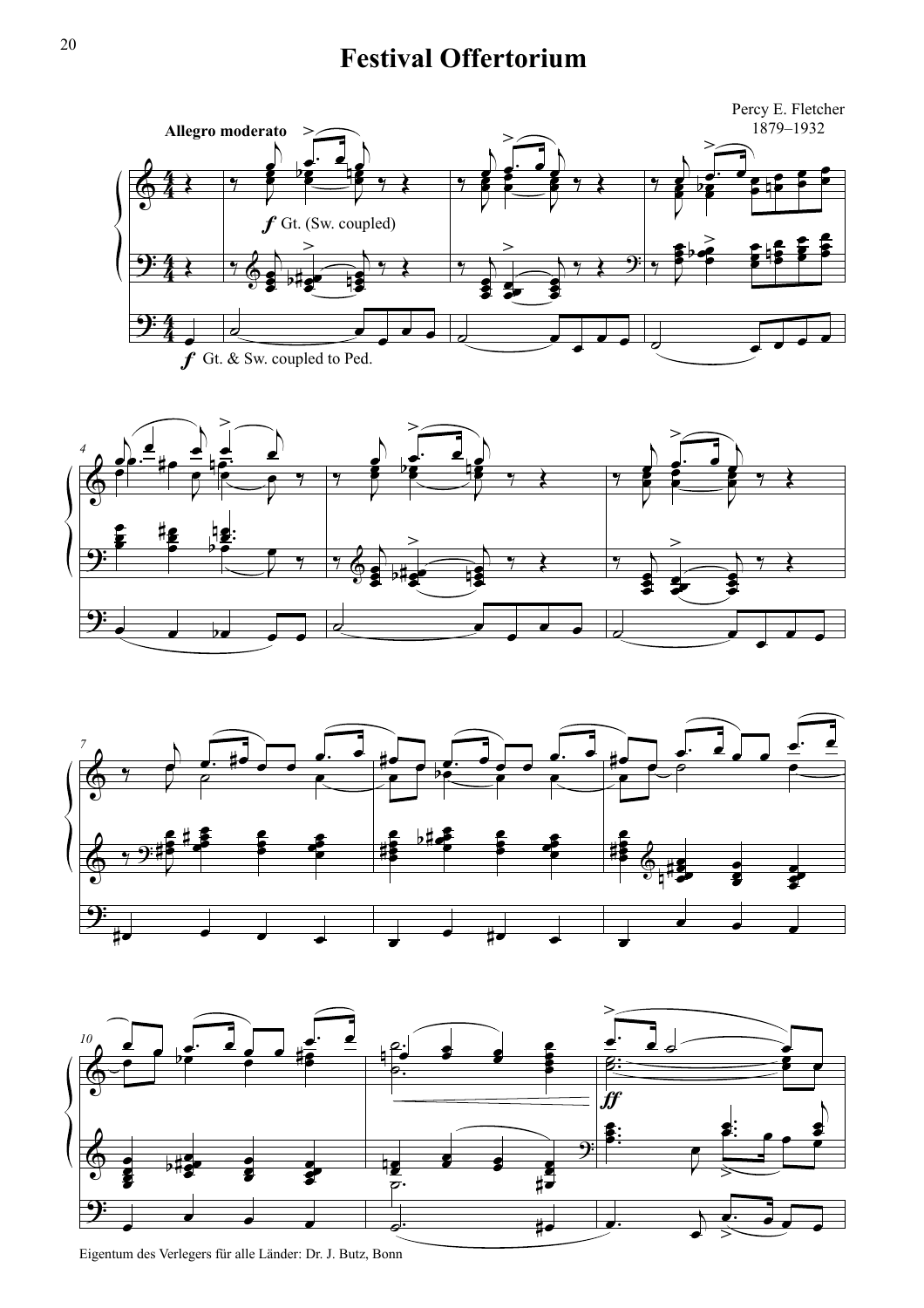# **Fountain Reverie**

Swell: Vox Humana, with Tremulant Great: mp 8 ft. Gamba Choir: p 8 ft. Stopped Diaposon Pedal:  $\boldsymbol{p}$  Bourdon 16 ft., Ch. coupled  $_{mp}$ p p

Percy E. Fletcher 1879–1932